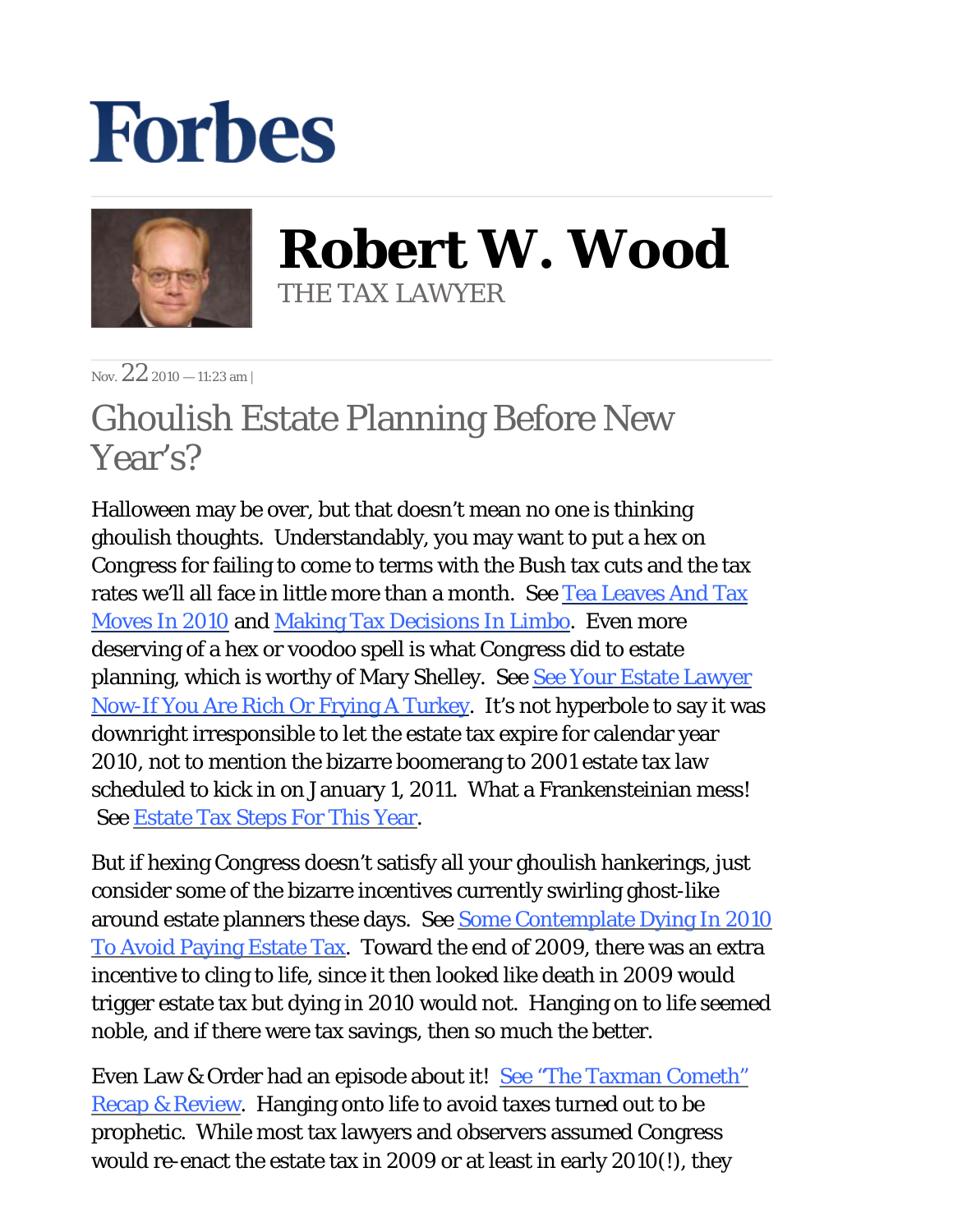didn't. With a number of multimillionaires and billionaires dying in 2010, it looked like Congress would try to tax them retroactively. See [Federal estate tax quagmire more complex as 2011 nears](http://wislawjournal.com/blog/2010/08/16/federal-estate-tax-quagmire-more-complex-as-2011-nears/). But now that 2010 is all but over, most consider that grave-grab unlikely. And the incentives from the end of 2009 have taken a decidedly grave turn.

**2010 Swan Song***.* So if you weren't "tax-wise fortunate" to die in 2010, what do you do? Lawyers have an obligation not to encourage unethical or unlawful behavior, but one also must tell clients the truth. It now looks like a death in 2010 won't face estate tax but one in 2011 will. That can make for some even-worse-than-normal estate planning conversations, especially with ill and infirm clients with family businesses, ranches or farms. These individuals may be a lot more worried about their children and the heritage they want to pass on than they are about their long-term survival.

Still, few are talking about basis and capital gain tax, and that's a huge omission that can change the debate entirely. With no estate tax on a 2010 death, there's no automatic adjustment of basis to the fair market value at the time of death. Instead, there is a limited \$1.3 million step-up in basis for income tax purposes, plus \$3 million for bequests to a surviving spouse. But continue to watch out for assets that have declined in value! Under either regime, basis for these assets can be no higher than their fair market values.

Example: Claude dies in 2010 with a family business worth \$5 million in which his basis is \$200,000. His estate pays no tax, but when his son and daughter take over ownership of the business, their basis is \$200,000, plus \$1.3 million. If they sell it, they have a \$3.5 million gain.

Example: Arthur's business hit hard times last year, so that it is worth only \$1 million upon his death in 2010. His basis is \$2 million. But when his son and daughter take over ownership of the business, basis is reduced from \$2 million to \$1 million. If they sell it, they cannot claim a loss for the \$1 million in disappearing basis.

When Congress does resume the protracted estate tax debate, one possibility is that they will allow the estates of 2010 decedents to apply